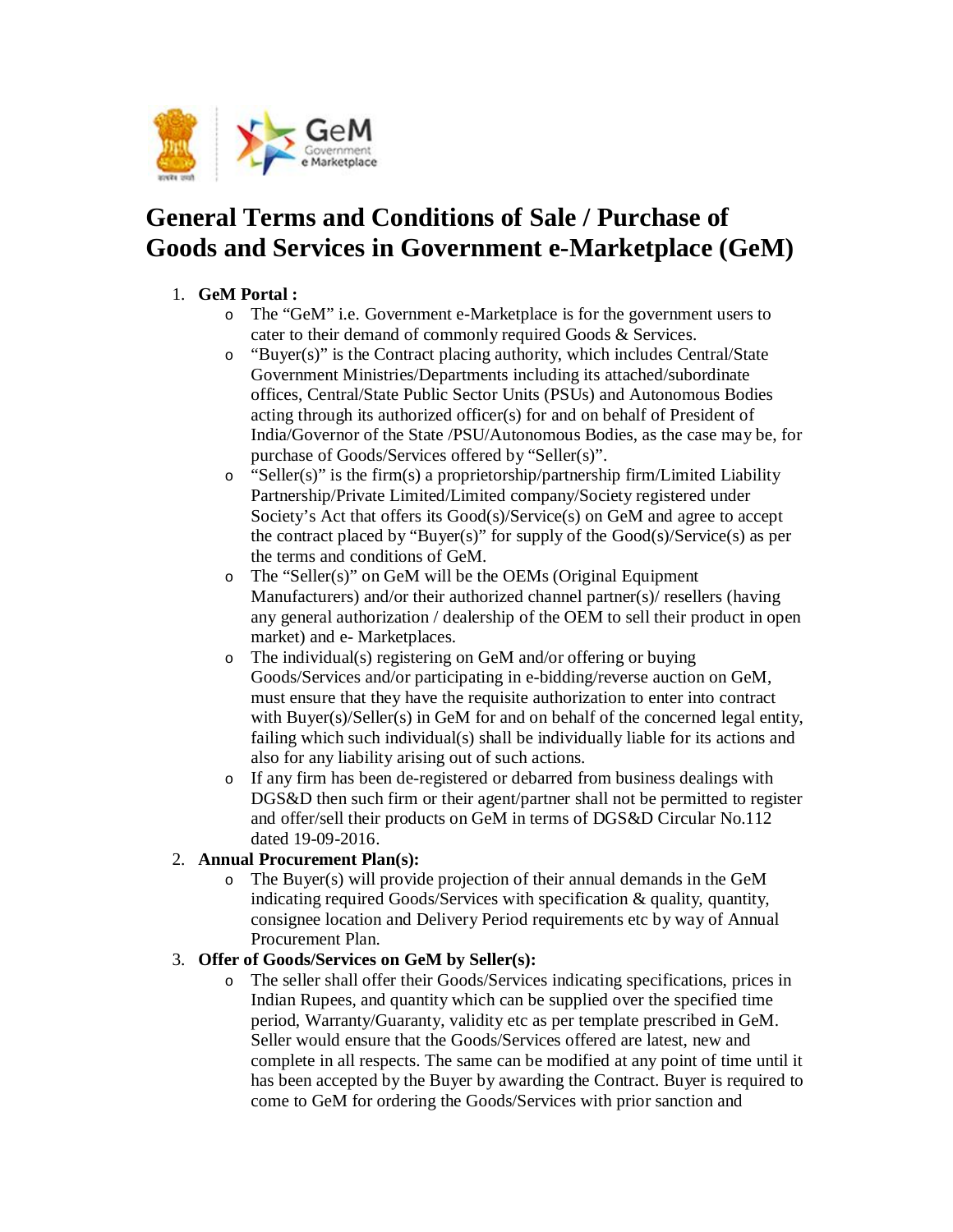approval of competent authorities required for award of Contract to the seller(s). Seller can offer any number of products. However, it will be the sole responsibility of the seller to satisfy themselves regarding possessing the requisites for doing business for the offered product(s). The authorised channel partner(s)/ resellers can offer products of only one OEM in a particular product category.

- o By offering any product on GeM, indicating particular specifications, Seller guarantees that the offered product/model is compliant with the specifications and any deviation in the supplied product from the offered product shall make them liable for removal of their registration with GeM as deemed fit.
- o It is the seller's responsibility to keep all their information furnished at the time of their registration on GeM updated with the latest change(s), if any within 7 days of such occurrence. Any change regarding the offered products and their parameters must be updated by Seller on GeM immediately i.e. not later than 24 Hours of such change. Any non compliance of the aforesaid time line for updating information on GeM shall be treated as concealment of facts and such act shall make the Seller liable for administrative action such as removal/debarment/suspension of their registration with GeM, as considered appropriate.

#### 4. **Contract(s):**

- o Buyer shall award the digitally signed/e-signed on-line Contract(s) in the GeM after due diligence to meet their requirements including the requisite specification and delivery period. The Buyer shall satisfy themselves that the price of the selected offer is reasonable. In case of Services, the agreed SLA (Service Level Agreement) would also constitute the integral part of the Contract(s). For award of Contract(s), Buyer is at liberty to utilize all the data/information and tools made available in the GeM including e-bidding and reverse e-auction. On award of the Contract(s), it would be construed that the Buyer has obtained all necessary Administrative & Financial sanctions of the competent authority and adequate funds are available indicating the relevant Head of accounts in the awarded Contract(s). These Contract(s) in the GeM shall be governed as per terms and conditions specified in this document.
- o Contracts placed on GeM through e-bidding and Reverse Auction shall also be governed by the special terms and conditions as given in annexure 1 and annexure 2 respectively in addition to these General Terms and Conditions of Sale / Purchase of Goods and Services in Government e-Marketplace (GeM) - Pilot (Phase).

#### 5. **Prices:**

o The prices of the offered Goods/Services shall be firm and fixed at any point of time and shall be indicated in INR for each accounting unit. The Seller can chose to offer Goods/Services on all India basis or for specified locations at District level across India. The Seller may chose to offer Good(s) with uniform all inclusive unit price for deliveries at locations across India, or he may chose to quote one unit price inclusive of all taxes & duties with additional delivery charge(s) payable extra for delivery at the specified district(s). Accordingly, the price of Goods/Services ordered shall be inclusive of all taxes & duties and the location specific delivery charges (if applicable) and the same shall be indicated in contract. As such, for supply of Goods contract, no additional charges such as local levies/transportation/loading unloading charges etc., shall be payable over and above the contract price. The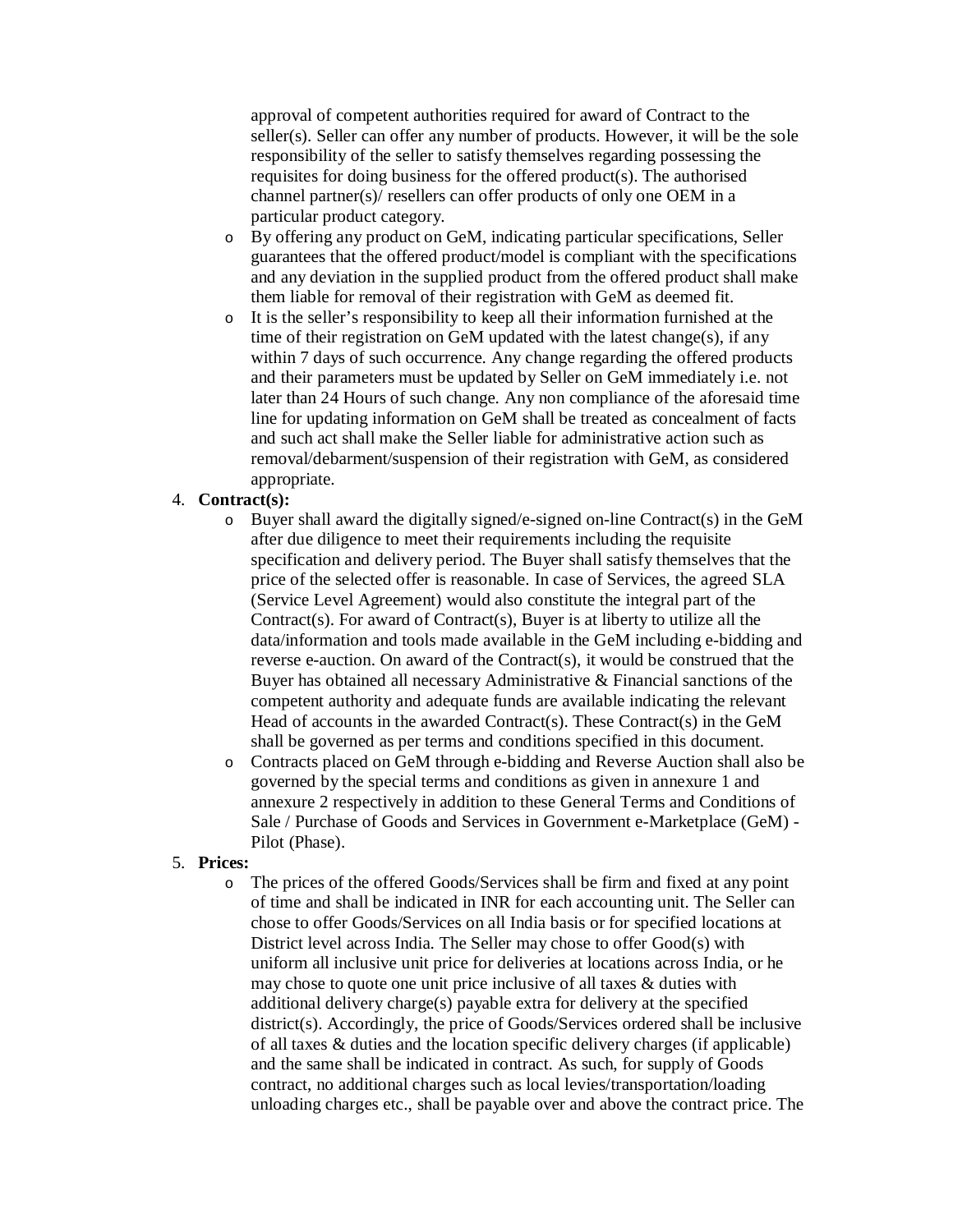offered prices in the GeM shall in no case exceed Maximum Retail Price (MRP) and/or those concurrently offered by the Seller elsewhere including any e-commerce sites. In case any such infringement by Seller is noticed, the Seller shall be liable to be removed/debarred or suspended from the GeM.

o The Seller agrees for sharing of the offered Product/Service price details as well as the Maximum Retail Price (MRP) by GeM authorities with Department of Excise & Customs, Income tax, GST etc.

## 6. **Terms and Conditions in GeM:**

 $\circ$  The offer (s) and resultant Contract(s) to be awarded will be governed by this "General Terms & Conditions of Sale/Purchase in GeM. The offer(s) and resultant Contract(s) are required to be digitally signed/e-signed on-line by the competent authority of the Seller and Buyer respectively.

#### 7. **Performance Security and Performance**

- o There shall be no Performance security / PBG requirement for contracts placed under Direct Purchase Option on GeM.
- o For procurement through reverse Auction/e-bidding, Security Deposit / Performance Bank Guarantee (PBG) @2% of contract value, shall be applicable in respect of contracts valuing above Rs. 25 Lakh, as per special terms and conditions applicable for e-bidding / RA.
- o Such Performance Bank Guarantee from a scheduled commercial bank must be submitted by seller to the Buyer within 15 days of award of contract and shall be in the format provided on GeM. Payments against such contract shall not be released till acceptable Performance Bank Guarantee is furnished by the seller.
- o There shall be no Performance security / PBG requirement for contracts placed against the seller 'Energy Efficiency Services Limited (EESL)' under Direct Purchase/e-bidding/Reverse Auction option on GeM, since such contracts shall be governed by MoU/ Agreement signed between EESL and DGS&D.

## 8. **Duties & Taxes:**

- o Prices shall be all inclusive basis i.e. including excise duty taking into account the MODVAT benefits if any, sales tax (ST/CST/VAT/), Service Tax, Customs duty, Entry Tax etc.. Statutory variation, if any, shall be to the Seller's account and no variation in contract price, on account of such variations shall be allowed during the delivery period.
- o The Bill Form shall be on-line provided to the seller by the Buyer which may inter alia include the following confirmations from the Seller:
	- Certified that the Excise Duty charged on this Bill is not more than what is payable under the provision of the relevant Act or the Rules made there under.
	- Certified that the amount claimed as Excise Duty in this bill is in accordance with the provisions of the Rules in all respects and that the same has been paid to the Excise Authorities in respect of the Goods/Items covered by this Bill
	- Seller hereby undertakes that after reimbursement of the Excise Duty from the Paying Authority of the Contract, in case the Seller obtains any refund from Excise Duty Authorities the same shall be refunded to the Paying Authority, giving details and particulars of transactions and the Paying Authority will have full authority to recover such amount from the Seller's outstanding bills against a particular contract or any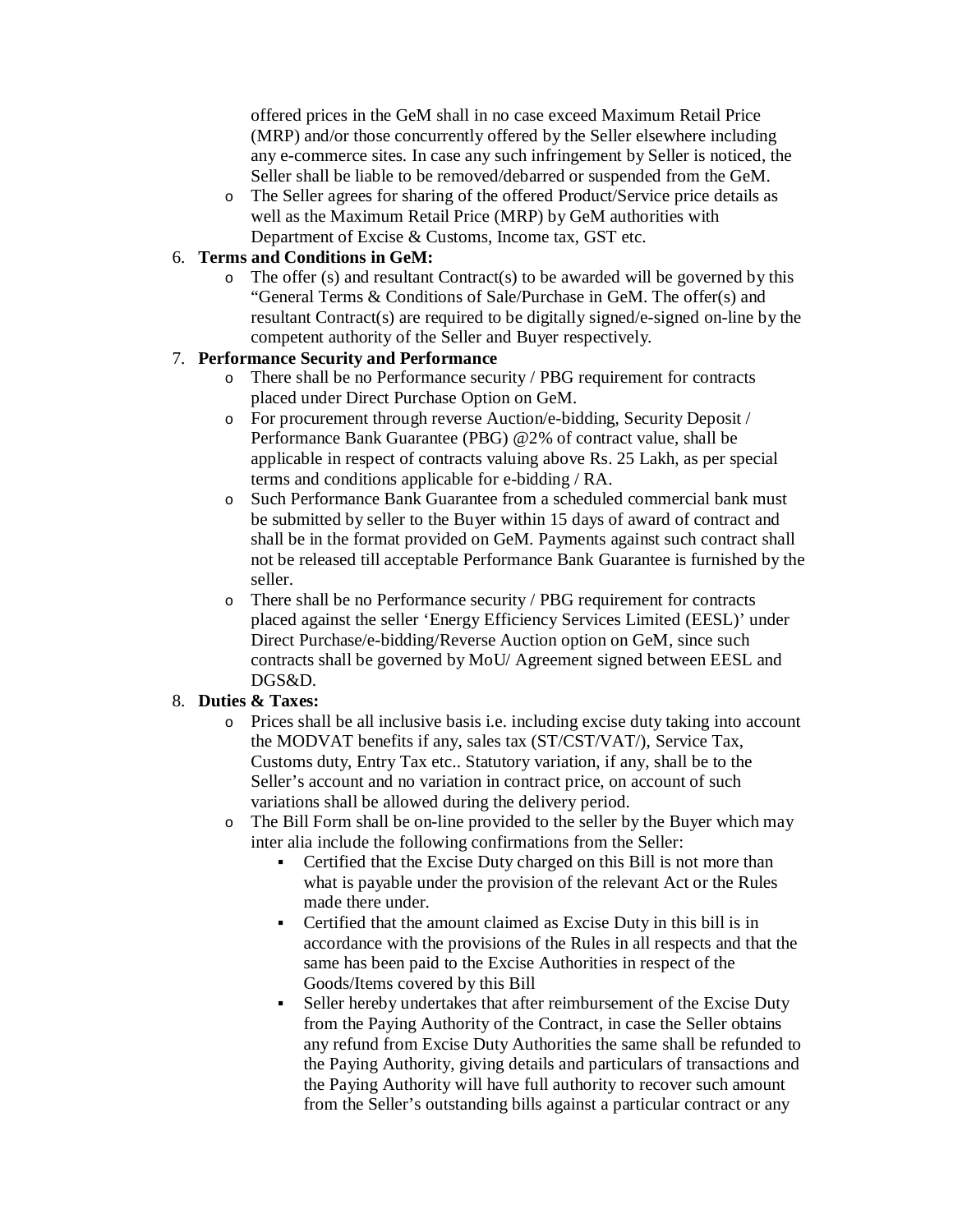other pending Government Contract and no dispute on this account would be raised by the Seller.

- Certified that the goods on which Sales Tax/VAT has been charged have not been exempted under the Central Sales Tax Act or State Sales Tax/VAT Act or the rules made there under and the charges on account of Central Sales Tax/VAT on these goods are correct under the provisions of that Act or the Rules made there under
- Certified that the Seller is registered with above indicated TIN as dealer in the State where in their Billing address is located for the purpose of Central Sales Tax/VAT (As applicable).
- o **Octroi Duty and/or other local taxes:** The Seller shall have discretion to offer Goods/Services for the select consignee location(s) in the country and they are expected to account for all local taxes (such as levy of town duty, Octroi Duty, Terminal Tax and other levies of local bodies etc.) also while quoting the price for the listed Goods/Services and as such no reimbursement over and above the contract price(s) shall be allowed to Seller towards payment of such taxes.

#### 9. **Registration / Transaction Fee from Sellers for utilization of GeM :**

o Till further notification, no Registration / Transaction fee shall be charged from the Seller for Registration and usage of GeM."

#### 10. **Integrity Pact:**

- o All the users in GeM i.e. Seller as well as Buyer agree not to exercise any corrupt influence on any aspect of contract and commit to take all measures necessary to prevent corruption maintaining complete transparency and fairness in all activities related to GeM.
- o We have seen the content of Integrity Pact from the link below and we agree that content of integrity pact becomes part and parcel of all orders being placed on GeM and same are binding to us. https://gem.gov.in/resources/pdf/Intigrity\_Pact\_SW\_Developer.pdf https://gem.gov.in/resources/pdf/Intigrity\_Pact\_Goods.pdf

## 11. **Guarantee/Warranty :**

o The Goods/Services supplied under the Contract(s) shall be in accordance with the contract specifications & quality and the Goods shall be brand new and have Guarantee/Warrantee for one year period from the date of receipt. Seller at the time of listing /offering their products may choose to provide longer guarantee period (i.e. more than 1 year) and in such case, guarantee period stipulation made in Technical particulars / Specifications as offered by the seller shall prevail over those stipulated in General Terms and Conditions. Notwithstanding the fact that the Buyer or its Quality Assurance Officer may have inspected and/or approved the said Goods, it is further guaranteed that if during the said period, the Goods be discovered not to conform to the requisite description and quality and/or not giving satisfactory performance or have deteriorated, and the decision of the Buyer in that behalf shall be final and binding on the Seller and the Buyer shall be entitled to call upon the Seller to rectify and/or replace the Goods or such portion thereof as is found to be defective by the Buyer within 7 days and in such an event, the above period shall apply to the Goods rectified and/or replaced from the date of rectification and/or replacement mentioned in warranty thereof. Otherwise, the Seller shall pay to the Buyer such compensations that may arise by reasons of the warranty therein contained. In cases requiring Spares, the Seller guarantees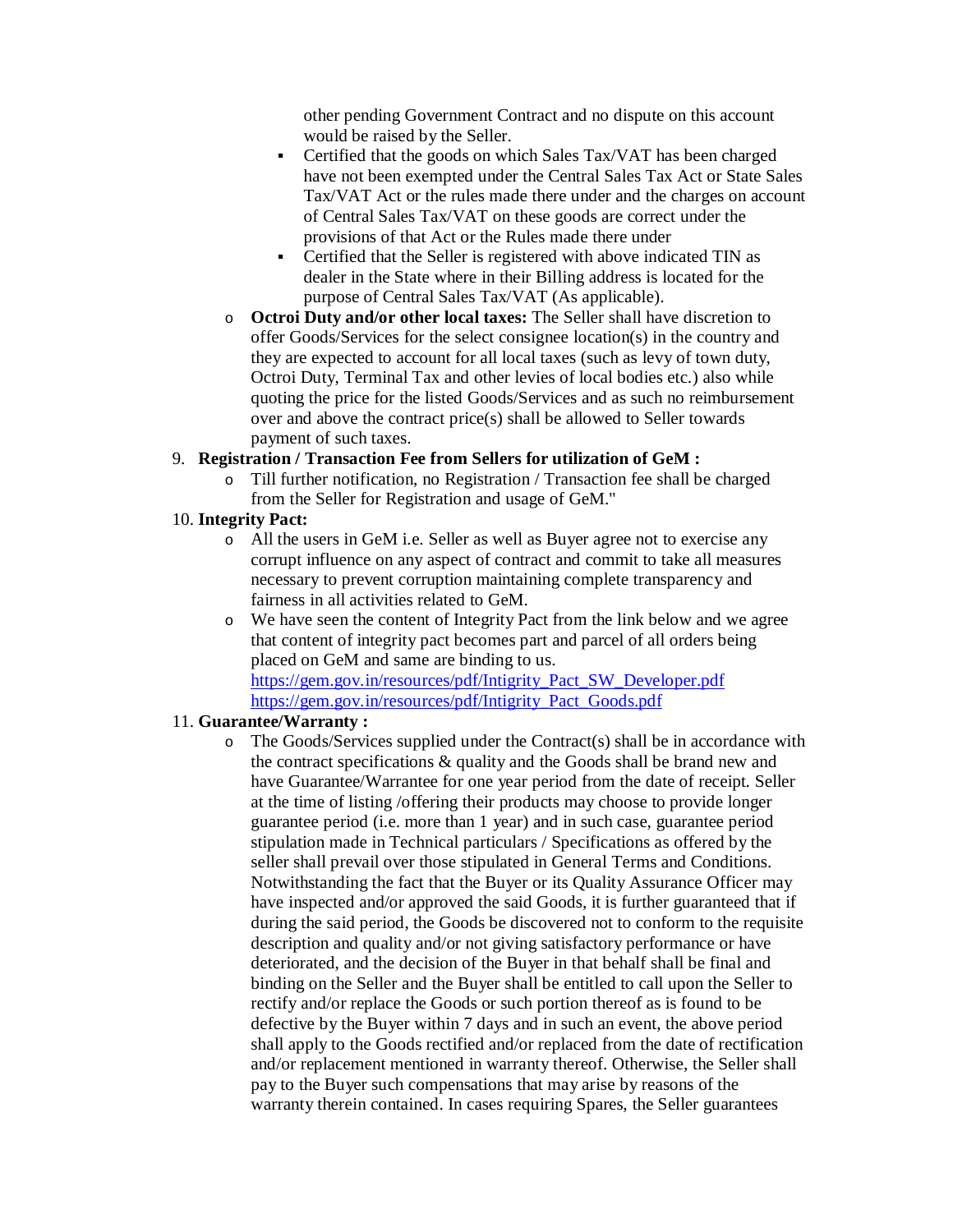that they will supply Spare Parts, if and when required on agreed basis for an agreed price. The agreed basis could be an including but without any limitation an agreed discount on the published catalogue or an agreed percentage of profit on the landed cost. The aforesaid provisions made specifically for Goods, shall also be applicable for Services to the extent the same are practically possible.

- 12. **Purchaser's/Consignee's Right of Inspection for Acceptance/Rejection (Return Policy):**
	- o The Goods delivered shall bear the self certified Manufacturer's/Seller's Warranty/Guaranty (applicable for Goods). Buyer / Consignee shall have the right to inspect the supplied Goods themselves and/or through its appointed agency at consignee's own cost, at Consignee's site(s) on receipt and accept or reject on proper justification any consignment of the Goods received within a period of 10 days of receipt.
	- o In case of Services contract, the Buyer reserves right to reject the same in conformance with the terms and conditions of the agreed Service Level Agreement (SLA). However, such right to reject services offered by the Seller under the contract shall be exercise by the Buyer within 10 days of the date of receipt of the Service as defined below.
	- o Consignee will accordingly issue on line **'Consignee's Receipt cum Acceptance Certificate'**, which will form the basis of Payments to the Seller.
	- o The date of receipt for the aforesaid purpose shall be reckoned from the date of receipt the Goods as notified in the Provisional Receipt Certificate (PRC) which will be issued online by consignee immediately after receipt of Goods. However, in case of GeM contracts for Services, The date & time of start and completion of the Service, shall be indicated by the Seller while raising online invoice for a specified period of Service as per Service Level Agreement (SLA). The date of such invoice or the date of completion of the service whichever is later shall be reckoned as date of receipt of the Service and thereby the period of **10 days** for issuance of CRAC shall be counted from the aforesaid date. In case such Certificates are not issued within 10 days of receipt, the concerned Goods/ Services will be considered as deemed accepted and the concerned Consignee shall forfeit their right to reject the same.
	- o No payment shall be made for rejected goods / services, if any, and the Seller would be liable to remove/lift back such rejected Goods within 10 days without any extra charge/cost to the Buyer / Consignee failing which suitable ground rent/warehousing charges would be payable by the Seller to the Buyer /Consignee, under this **"Return Policy"** of the GeM.

#### 13. **Payment Authority and Payment Terms:**

- o On-line payments shall be made in INR as per following terms by the Pay & Accounts Officer of the Buyer to be stipulated in the Contract against the online bills to be submitted by the Seller:
	- **For Goods :**

In case of goods, 100% payment will be released within ten (10) days of issue of consignee receipt-cum-acceptance certificate and submission of bills.

**For Services:**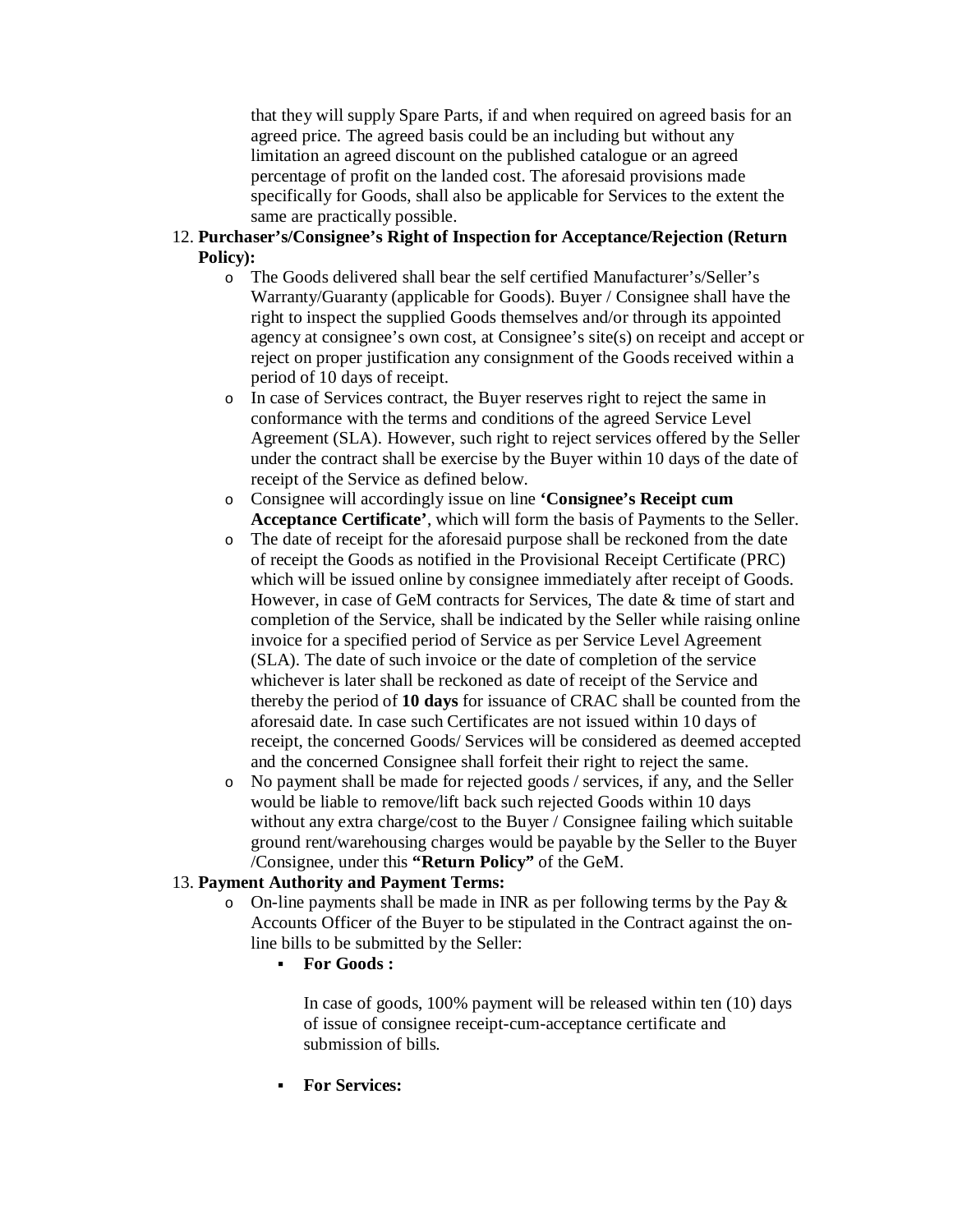In case of services, 100% payments on the basis of monthly bills will be paid within 10 days of submission of bills with prescribed documents.

o If the buyer is not using any on-line payment portal/method or integration of payment portal of buyer with GeM portal is not yet complete, Off-line payments can be made using existing payment methods of the buyer organization. However the process up to bill-processing by Buyer will have to be completed on GeM portal itself and all e-signed documents available on GeM portal shall be accepted for such off-line processing of bills. There shall be no need for getting such documents signed by issuing authorities. Also the time lines prescribed for payment has to be adhered to even in case of off-line payments.

#### 14. **Resolution of disputes:**

o In the event of any question, dispute or difference arising under the terms and conditions of the contract placed through GeM, the jurisdiction of the same shall be at the place from where contract has been placed by the Buyer and may be referred to the arbitration for which the arbitrator(s) for adjudication of the matter shall be nominated by the Buyer. The arbitration in the matters related to GeM shall be governed as per prevailing Indian Arbitration and Conciliation Act 1996 and would be binding upon the Seller and Buyer. In all such cases in the GeM, the dispute would not be referred or entertained by Facilitation Council, Consumer Forum or any other adjudication forum and DGS&D would not be a party to any such dispute/matter.

#### 15. **Laws Governing the Contract:**

o The contract(s) between Buyer and Seller on GeM shall be governed by the laws of India for the time being in force. Irrespective of the place of delivery, the place of performance or the place of payment under the contract, the contract shall be deemed to have been made at the place where the Buyer is located and the courts of the place where the Buyer is located shall alone have jurisdiction to decide any dispute arising out of or in respect of the contract. Any contract entered through GeM, shall be solely between the Buyer and Seller, and DGS&D/GeM shall not be party to the contract, therefore any dispute arising out of such contract(s) shall be settled between these parties to the contract without involving DGS&D/GeM.

#### 16. **Terms of delivery and Delivery Period :**

·

o All the Goods/Services in the GeM shall be offered on Free Delivery at Site basis including loading/unloading. In respect of items requiring installation and / or commissioning (as indicated in technical details of the item), the charges for the same shall also be included in the offered price on GeM. Seller shall indicate the quantity which can be supplied over the specified time period(s). The Seller would offer these details, which would constitute the part of the awarded Contract(s) in the GeM and would make a binding Contract between the Seller  $&$  the Buyer. Any modification thereto shall be mutually agreed and incorporated in the Contract. This Delivery Period/Time shall be deemed to be essence of the Contract and delivery must be completed not later than such date(s).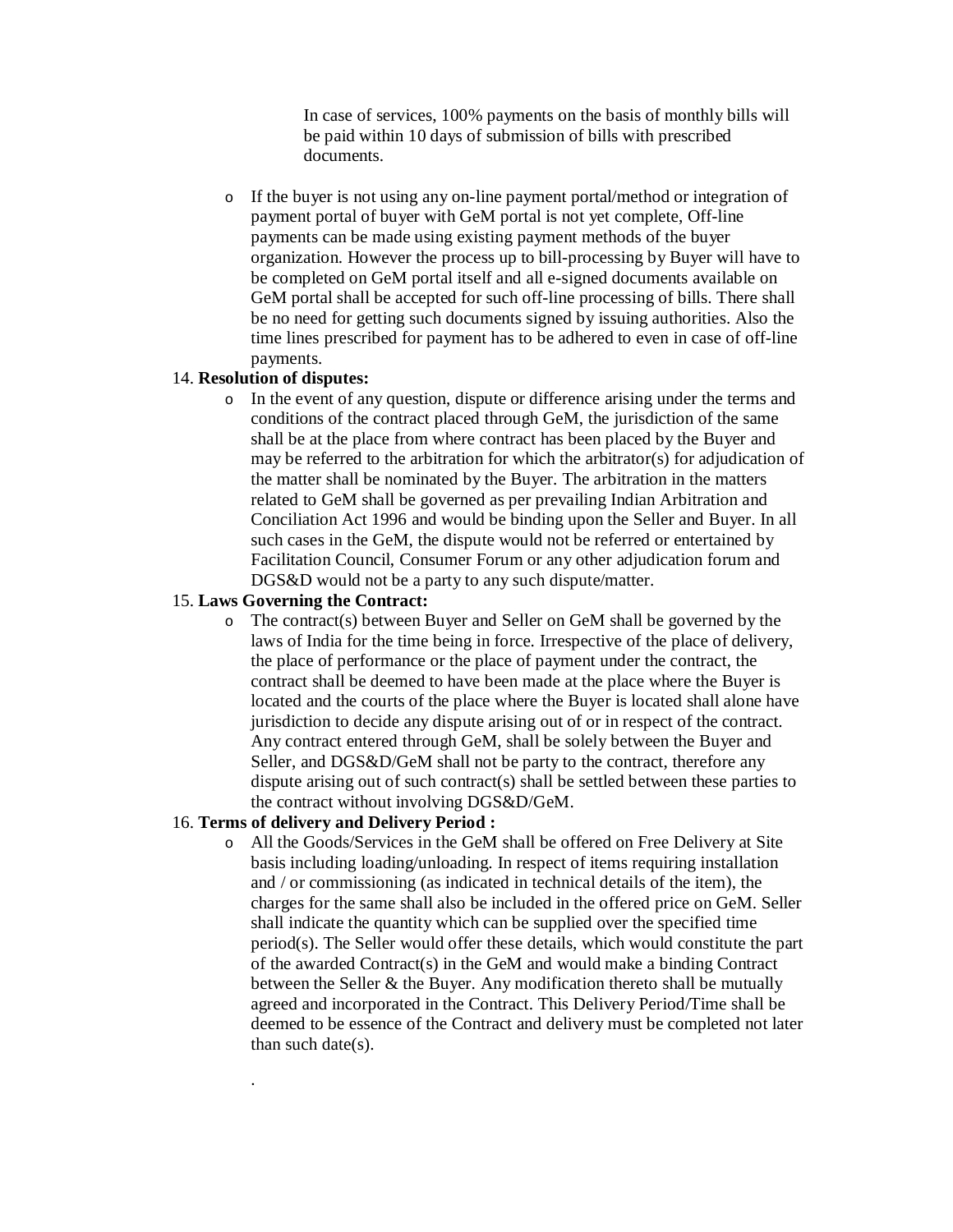o The Consignee will as soon as possible but not later than 10 days from the date of arrival of Goods/Services at destination site notify the Seller of any loss or damage that may have occurred during transit.

## 17. **Extension of Delivery Period :**

- o Buyer may, on the request of the Seller or otherwise, extend the delivery date suitably subject to the following conditions:
	- The original Delivery Period may be re-fixed by the Buyer without any Liquidated damages subject to Force Majeure conditions mentioned below and also on the ground/reasons attributable to the Buyer.
	- For other cases, provided the price trend is not lower, the Delivery Period may be suitably extended for which an amount equal to the Liquidated Damages for the extended period(s) for delay in the supply of the Goods/Services after the expiry of Contract delivery/re-fixed period, shall be recovered from the Seller as mentioned hereinafter for the extended period. No increase in price on any ground after the original/re-fixed delivery date shall be admissible during such extended period(s).

#### 18. **Force Majeure:**

o If at any time during the continuance of the Contract, the performance in whole or in part by either party of any obligation under this Contract shall be prevented or delayed by the reasons of any war, hostility, acts of the public enemy, epidemics, civil commotion, sabotage, fires, floods, explosion, quarantine restrictions, strikes, lockouts or act of God provided notice of happening of such event duly evidenced with documents is given by one party to the other within **10 days** from the date of occurrence thereof, neither party shall be by reasons of such event, be entitled to terminate the Contract nor shall either party have any claim for damages against the other in respect of such non-performance or the delay in performance, and deliveries under the contract shall be resumed as soon as practicable after such event has come to an end or ceased to exist, and the decision of the Buyer as to whether the deliveries have been so resumed or not, shall be final and conclusive, Provided further that if the performance in whole or part of any obligation under this contract is prevented or delayed by reason of any such event for a period exceeding **10 days**, either party may at its option terminate the contract provided also that the Buyer shall be at liberty to take over from the Seller at a price to be fixed by Buyer, which shall be final, all unused, undamaged and accepted material, bought out components and Goods in course of manufacture in the 5 possession of the Seller at the time of such termination or such portion thereof as the Buyer may deem fit excepting such materials, bought out components and Goods as the Seller may with the concurrence of the Buyer elect to retain.

## 19. **Liquidated Damages:**

o If the Seller fails to deliver any or all of the Goods/Services within the original/re-fixed Delivery/Time period(s) specified in the Contract, the Buyer will be also entitled to deduct/recover the Liquidated Damages for the delay, unless covered under Force Majeure conditions aforesaid, @ 0.5% per week or part of the week of delayed period as pre-estimated damages not exceeding 5% of the contract value without any controversy/dispute of any sort whatsoever.

#### 20. **Termination for default:**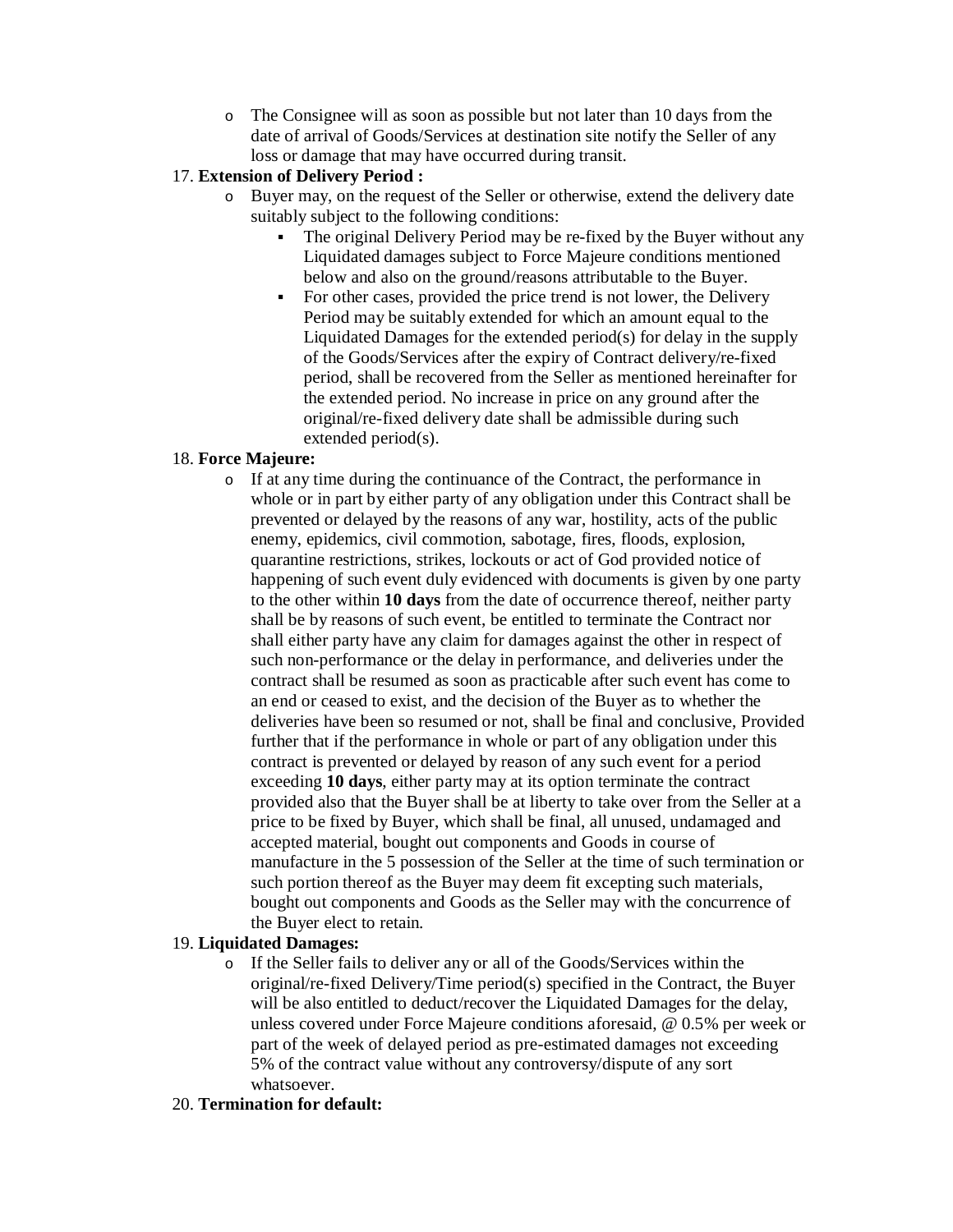o If the Seller does not perform their obligations under the Contract within the Delivery Period/Date stipulated in the Contract, the same would constitute the breach of the Contract and the Buyer shall have the right to Cancel/withdraw the Contract for the unsupplied portion after the expiry of the original/re-fixed delivery date/period stipulated in the Contract. Such cancellation on account of non performance by the Seller would entitle the Buyer to downgrade seller's ratings or debarment from the GeM.

## 21. **Closure of Transaction:**

o After satisfactory completion of all the obligations under the Contract, and after release of payments for the goods / services, the transaction shall be treated as closed.

## 22. **Grounds for administrative actions against Seller's misconduct in GeM:**

- o The Seller would be liable for administrative actions such as suspension/debarment/removal from GeM, if they fail to abide by any of the terms & conditions stipulated in this document and/or on the following grounds If the seller:
	- supplies goods of inferior/ substandard quality
	- fails to update GeM about any change in information furnished within the prescribed time limits
	- executes services without conforming to requirement given in Service Level Agreement (SLA)
	- fails to execute an order/ contract or fail to execute it satisfactorily
	- is declared bankrupt or insolvent
	- fails to produce the requisite documents/ information during the course of inspection / assessment at any stage; and
	- in case the Seller (firm) has been de-registered/debarred by DGS&D in terms of DGS&D Circular No.112 dated 19-09-2016.
	- on any other ground for which, in the opinion of GeM, the retention of the seller or any of its offered product in GeM is not in Public Interest
- o The grounds mentioned above are illustrative only. The Appellate Authority for any representation or grievance against such administrative action will be vested with
- o Listing the products/services not in the relevant categories and/or listing the same with vague/conflicting product specifications/details and irrelevant product photographs

## 23. **Role of DGS&D in GeM :**

- o DGS&D shall be responsible for overall supervision and monitoring of GeM portal operations, policy management, design and implementation of business processes in adherence with the applicable law and executive orders issued time to time.
- o DGS&D shall reserve the right to inspect and to assess manufacturing/testing/quality control arrangement(s) of manufacturing premises and/or any of the premises related to manufacturing process of offered product of the Seller.
- o DGS&D also reserves the right to inspect quality of the offered product through documents, test reports/ certificates, testing at any independent lab or through inspection/testing by its authorized representative/s at firm's premises or at user's premises as decided by DGS&D, for which the seller shall provide necessary facilities and manpower for such purpose.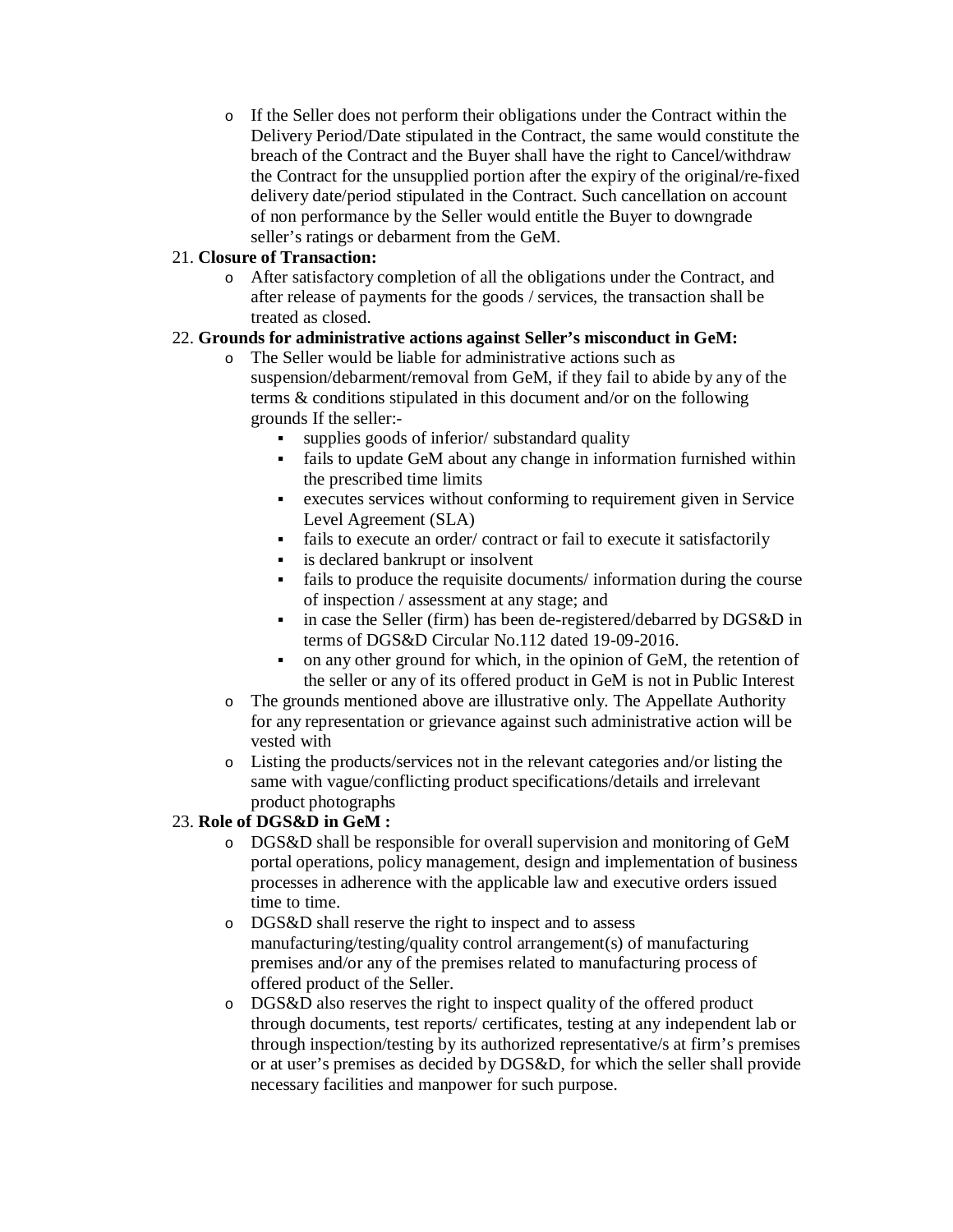- o DGS&D reserves the exclusive right and discretion for addition / deletion of any of the offered product(s)/Product category(ies) and their framework of technical parameters on GeM
- o Implementation of Government policies related to public procurement as notified by various nodal Ministries/ Departments
- o Management and alteration of Terms and Conditions of GeM
- o Supervision of MSP (Managed Service Provider), if any engaged for GeM
- o Management of Call Centre/Help desk operations
- o Services for inspection of Goods/Services as an option if chosen by Govt. User Departments.
- o Removal/debarring the Sellers/Buyers and Goods/services in GeM
- o Management of Rate Contracts in GeM
- o Index, Notices, Circulars, News, Flashes, Updates etc in GeM
- o Management of complaints and their re-dressal mechanism in GeM (not disputes related to concluded contracts).
- o Reporting and MIS mechanism in GeM
- o Any other related activities in the GeM
- o In exceptional circumstances, for ensuring propriety of procurement processes or to obviate possible misuse of GeM functionalities, DGS&D as GeM Admin may keep any Bidding / RA process on hold for some time as considered appropriate.

# **New addition in General terms & conditions**

- 1. **Delivery Period:** In order to give flexibility to the buyers in sourcing their requirements through GeM, provision has been made in e-bid and RA modules for indicating delivery period in terms of "number of days from date of placement of contract". While stipulating delivery period in their bid documents, Buyers are advised to be careful since un-realistic delivery period stipulations may result in elimination of some genuine sellers, lack of competition and may ultimately have impact on cost of procurement. While fixing delivery period in e-bid/ RA bid, buyers should not only take into consideration the quantity required and the essentiality of requirement of that quantity within stipulated time period but also the possible impact of shorter delivery period on competition in e-bidding / RA.
- 2. **Buying from Single OEM:** According to the provisions of GFR, 2017 rule 149 (ii), GeM shall be utilized by Government buyers for direct on-line purchases above Rs. 50,000/‐ and up to Rs. 30,00,000/- but such purchase has to be through the supplier having lowest price amongst the available suppliers on the GeM. In order to ensure that buyers select only L-1 available offer, the GeM portal requires that buyer first compares product. While comparing, care should be taken that comparison has to be done between products of at least three different Manufacturers / OEMs. For L-1 buying, comparison has to be made between products of at least three different OEMs. If Buyer wants to buy any specific OEM's product then he has to go for PAC buying after obtaining necessary approvals of competent authorities for PAC buying.
- 3. **Splitting of Demand:**Splitting of demand deprives the organisations from achieving the best competitive prices leveraging economies of scale. It also implies avoiding the necessity of obtaining the sanction of higher authority required with reference to the estimated value of the total demand. It is a violation of para 149 (viii) of GFR -2017 and terms and conditions of GeM Portal. Hence, splitting of demand and creating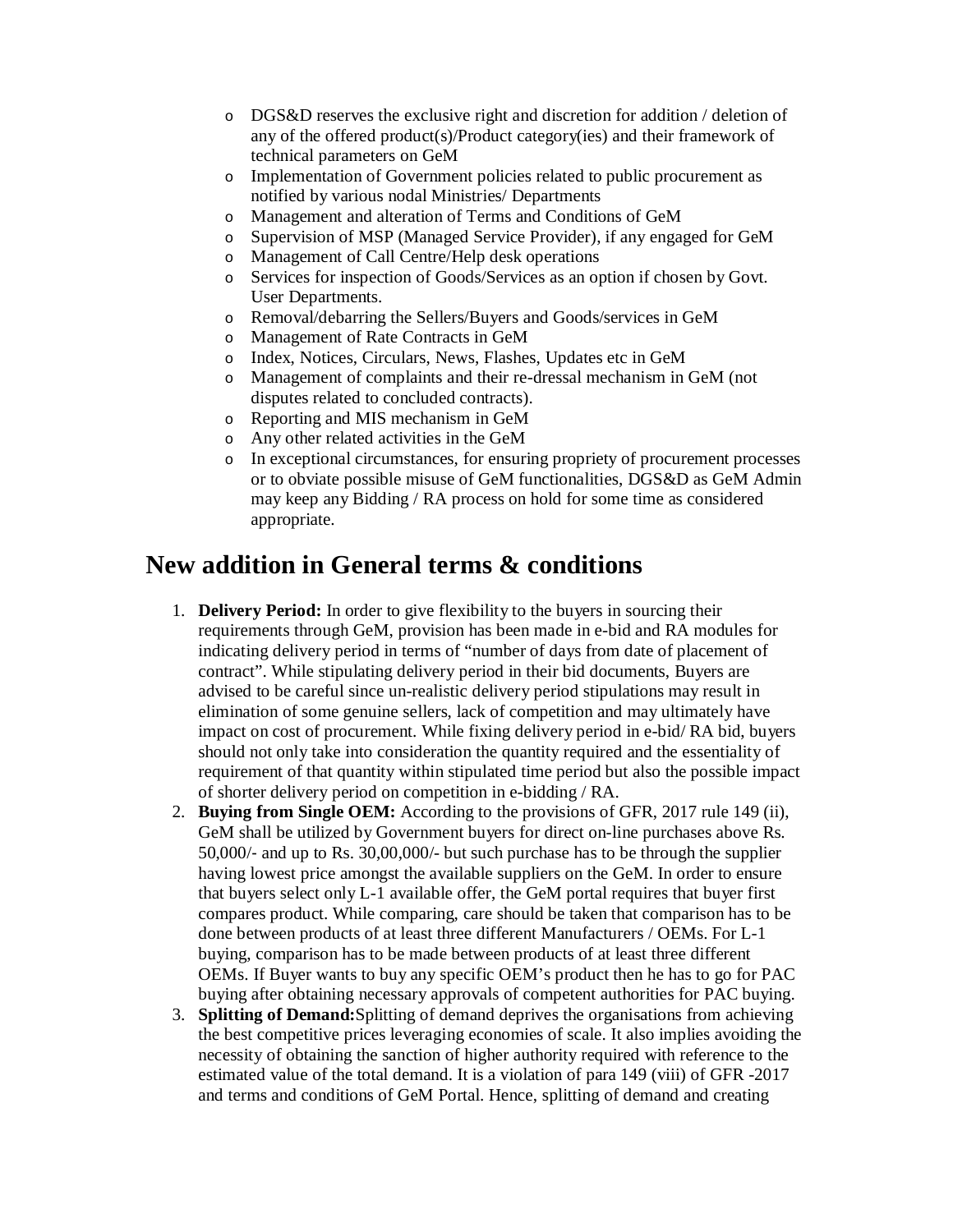multiple Bids/RAs is strictly prohibited on GeM. If noticed, necessary action will be taken from GeM like blocking such Bids/RAs.

- 4. **Mandatory Minimum Discount on MRP:** Sellers shall offer minimum discount of 10% over MRP mandatorily unless otherwise specified for offering their products on GeM portal. The discount of 10% over MRP is the Minimum discount and sellers are free to offer higher discount on GeM. In case offered discount is less than 10% , GeM Portal will not allow the seller to list the products.
- 5. **Dividing the Quantity:** As per standard procedure, complete requirement incorporated in the tender enquiry document is to be covered on the lowest responsive tenderer without dividing the same. The tenderer who does not quote for the complete requirement is to be treated as NON responsive and ignored. GeM does not allow splitting of the order quantity and hence buyers are not allowed to incorporate any such condition in the bid / RA documents.
- 6. Above Rs. 50,000/- and up to Rs. 30,00,000/-, the GeM portal shall be utilised by the Government buyers for direct on-line purchases through the GeM seller having lowest price amongst the available sellers, of at least three different manufacturers, on GeM.
- 7. In case of registration of Primary user/Buyer and creation of secondary user(s) by the former, their Aadhar (UID) details collected by GeM are solely for user verification and to apply e-signing on the documents. The e-sign is at par with digital signatures as per Information Technology Act Amendment 2008 and it works based on details available in Aadhar database of UIDAI and there is no interference / intrusion in their personal details.
- 8. GeM Sellers must ensure that the prices offered on GeM by them for a particular product / service is the lowest and no supply shall be made to any buyer, government or private, at a price lower or equal to that of GeM. In case of violation of this, GeM administration will review for removal of the seller of that item from GeM including other administrative action as stipulated in Terms and Conditions of GeM.
- 9. Buyers are not allowed to place any order at GeM prices outside GeM. The prices on GeM are only applicable if the procurement is made through GeM portal. Using GeM prices for procurement outside GeM portal is strictly prohibited. Such action will violate the basic principles of transparency and accountability enshrined in GeM. If procurement is done outside GeM in offline mode then the laid down procedure for tendering must be followed.
- 10. GFR rule 149 allows direct on-line purchases on GeM up to Rs.50,000/- through any of the available suppliers on the GeM, meeting the requisite quality, specification and delivery period. However this is subject to procuring authorities certifying the reasonability of rates. While making such direct on-line purchase below Rs. 50,000/-, the buyer should have approval of competent authority and should also record reasons for selecting the specific product in case lowest priced products are not being accepted / ordered.
- 11. "GeM is a dynamic online marketplace. The product/service listings across the existing categories are dynamic. Moreover, new categories of products/services are continuously being added on GeM. In situations where there is only one offer available in a product/ service category and/or there is offer from only one Seller after filter based search, the buyer should not select such offer for buying and such category may be deemed as not available for procurement on GeM. The Buyer may hold on their procurement till such time, more Sellers list their products/services. this however will not apply for PAC procurement."
- 12. Tools have been deployed on GeM portal to show the price of compared products on other e-commerce sites (wherever available) and also the rates at which orders have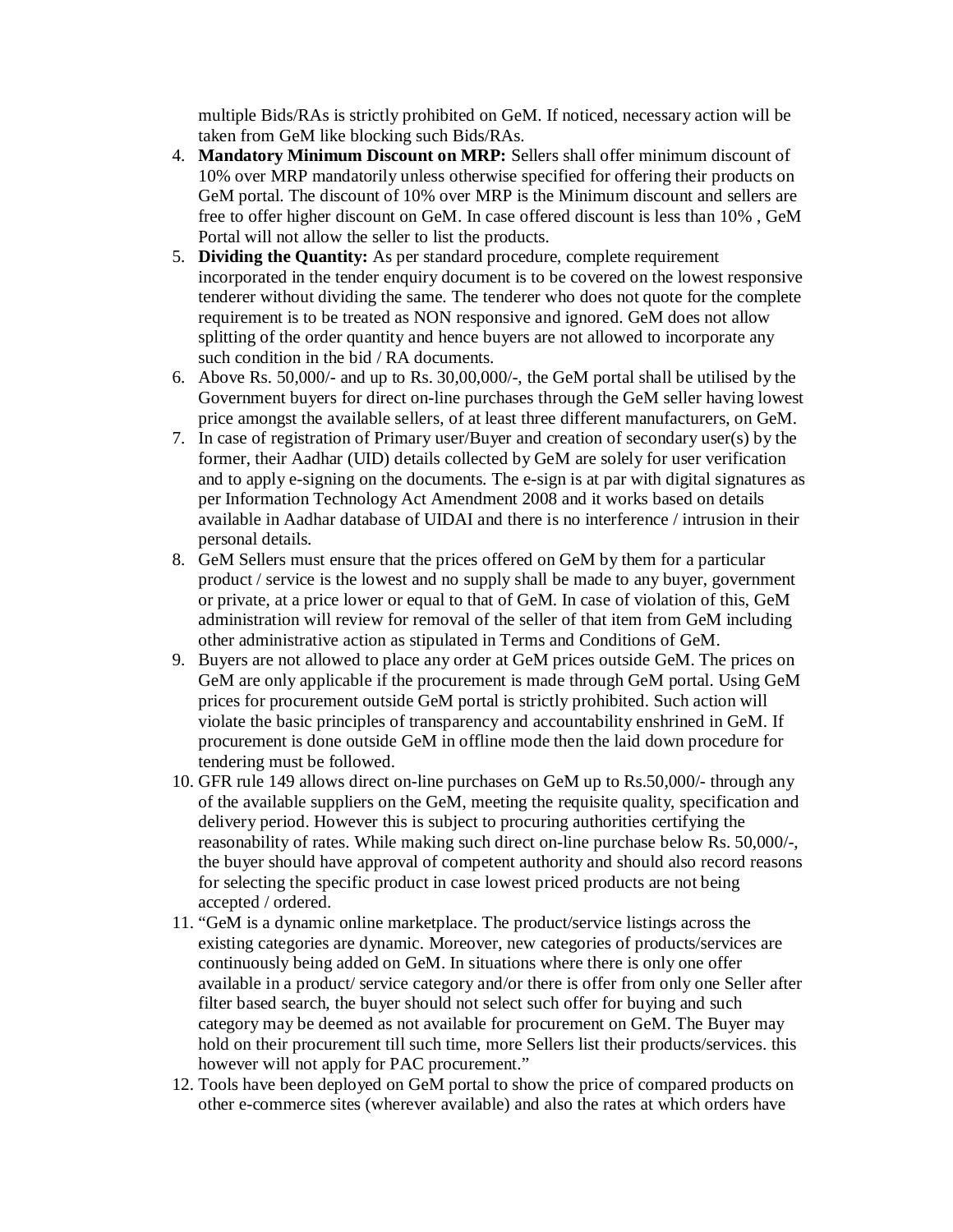been placed on GeM for such items in recent past. While taking decision on reasonableness of price, the buyers may also take into account the discount over MRP; Last Purchase Price on GeM, Department's own Last Purchase Price; rates on other e-commerce websites etc. The prices on e-commerce site give a broad idea and its terms and conditions may be different. If it is found that the price available on GeM marketplace is substantially higher than e-commerce sites or LPP is not reasonable, the GeM Portal provides tools for online bidding or reverse auction which can be used by the Buyer to get better competitive rates and satisfy himself about reasonableness of the price.In case of Direct Purchase, during carting period of 5 days, rates for carted quantity, for that buyer, are frozen for five days against any upward revision by seller. However, advantage of any downward revision in the offer price of carted item shall be automatically provided to the buyer by GeM portal.

13. Implementation of various procurement policies as notified by the government is the responsibility of the Buyer. Central Govt. Ministries, Departments and Public Sector Undertakings Buyers are required to follow the guidelines and directions as contained in the Order 'Public Procurement Policy for Micro and Small Enterprises (MSE) order 2012' dated 23.03.2012 while making procurements through GeM.

# **Special Terms & Conditions for Automobiles**

- 1. **Seller:** 
	- o Wherever the Special terms and conditions for automobiles are in contrary to general terms and conditions of gem the special terms and conditions for Automobiles will prevail.
	- o In case of automobile product, Net Dealer Price (NDP) discount on NDP and Total Price inclusive of mark up and all taxes will be indicated by seller while offering these products on GeM. The mark up will not be applicable for defence indentor. The vehicle for Defence indentor will be quoted separately with suffix "defence" against each model.
	- o The Indentor must arrange for and provide Road Permit/s as necessary for entry of goods into the State where the consignee is located. The indentor / consignee should also furnish the firm with necessary Octroi exemption certificate along with the order to avoid payment of town duty, Octroi. Road Toll Tax, Entry Tax and / or any other Local Taxes and Duties such as Octroi / Sales Tax if paid by the firm will be reimbursed by the paying authority against production of relevant payment receipt/s.
	- o The freight charges will be extra and shall be calculated by seller at the time of invoicing by multiplying distance with freight per k.m. indicated in contract specification.
	- o Sellers must give below mentioned minimum discount on the prevailing MRP while offering their products on GeM:

| SI.<br>N <sub>0</sub> | <b>Vehicle category</b>                        | <b>Discount</b><br>percentage |
|-----------------------|------------------------------------------------|-------------------------------|
| $\overline{1}$        | Tractors                                       | 20%                           |
|                       | 2 Ambulances                                   | 12%                           |
| 3.                    | <b>Buses</b>                                   | 20%                           |
|                       | 4 Chassis for large, medium and heavy vehicles | 15%                           |
|                       | 5 Trucks                                       | 15%                           |
|                       | 6 Troop Carrier                                | 15%                           |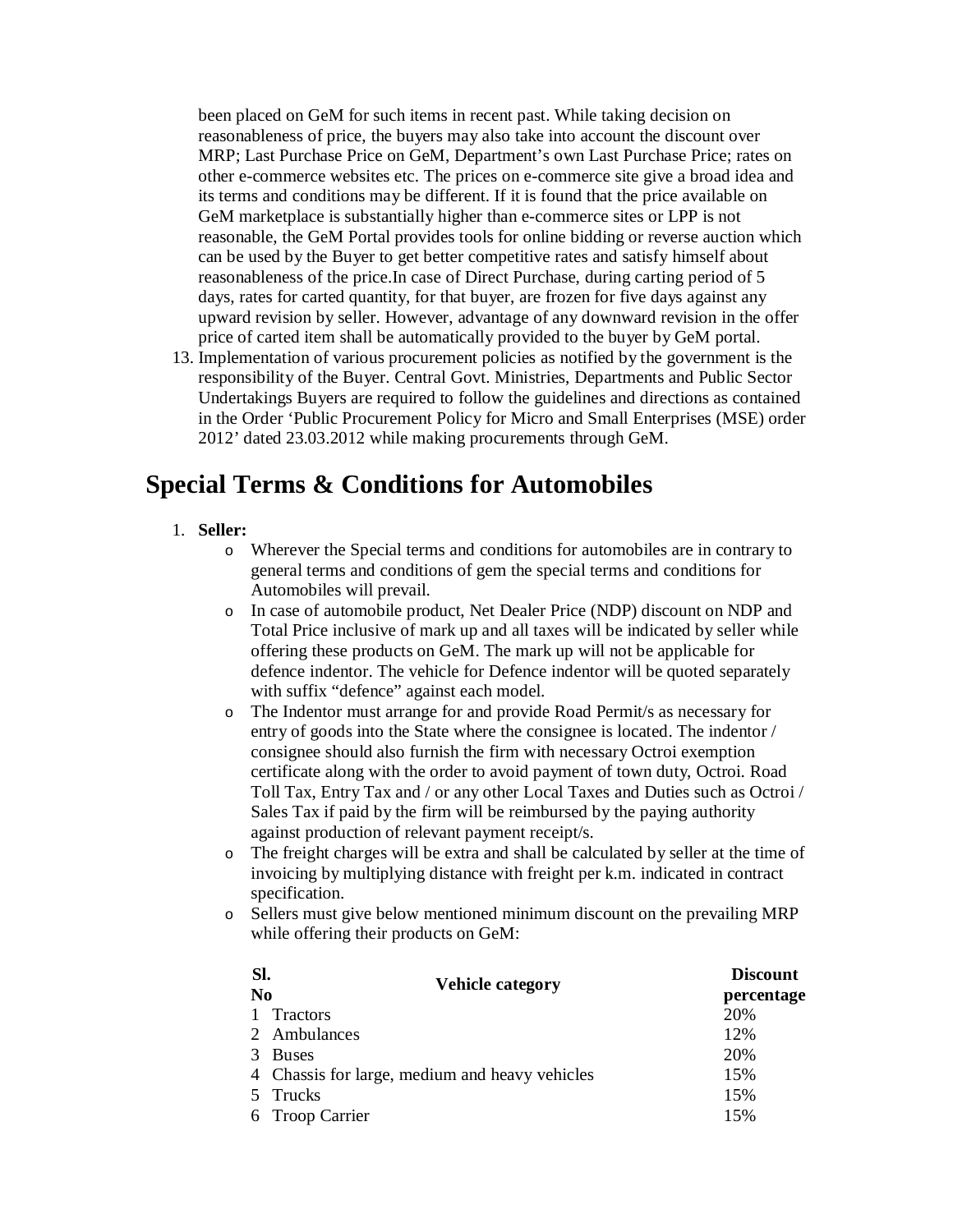| 7 Water Tanker              | 15% |
|-----------------------------|-----|
| 8 Cars and utility vehicles | 12% |
| 9 Motor cycles              | 12% |

- o Delivery Period shall be 45 days. In case where road permits are to be provided by buyer/consignee or special color like blue/black vehicle are ordered, the delivery period will be 60 days. Delivery period for built-up vehicles like Ambulances, Troop carriers, Water tanker, Buses and Built-up trucks shall be 90 days considering extra time involved in fabrication.
- o OEMs shall ensure that the prices offered on GeM by them for a particular model is the lowest and no supply shall be made to any buyer, government or private, at a price lower or equal to that of GeM. In case of violation of this, GeM administration will review for removal of the model from GeM including other action as stipulated in Terms and Conditions of GeM.
- o All manufacturers of Automobiles may upload their vehicles on GeM as per above guidelines. These guidelines are applicable only on GeM and Government buyers shall utilize the portal for making the purchases.

## 2. **Buyer:**

- o The total price inclusive of all does not include freight charge and therefore it shall be extra and to be calculated on freight per k.m. indicated in contract specification.
- o The supply order will indicate the total amount inclusive of all taxes only without freight charges. Therefore while blocking the amount 10% additional amount will be blocked over and above the total inclusive of all taxes to avert the fund requirement for freight charges on approximate basis.
- o After supply of vehicles the seller while submitting the invoice will indicate the freight amount at actual or calculate as mentioned above whichever is lower and the same should be verified by the buyer before payment.
- o Defence indentors will select the vehicle offered with suffix "defence" for placing their orders. The total price for defence indentor for a particular model does not include mark up.
- o No indentor other than defence will select vehicle with suffix defence. In case indentor does so, the responsibility for non-supply of vehicle rest with indentor.
- o No Government buyer Central/State/CPSU/Autonomous body/Academic Institute/Local Bodies etc. shall place any order at GeM prices outside GeM. Buyers shall note that prices on GeM are only applicable if the procurement is made through GeM portal. Using GeM prices for procurement outside GeM portal is strictly prohibited. Such action will violate the basic principles of transparency and accountability enshrined in GeM. If done outside GeM the laid down procedure for tendering should be followed.
- o For any bulk purchases, a comparison of rates and discounts may be made for similar vehicles and bidding may be considered as the preferred option.

# **Special Terms and Conditions for HDPE PP bags**

- 1. Price variation: Since GeM portal has dynamic pricing; there is no Price Variation clause applicable for HDPE PP bags.
- 2. Delivery period: Standard Delivery Period for HDPE PP Bags shall be 30 days. Sellers can dynamically change quantity on offer and are required to offer quantity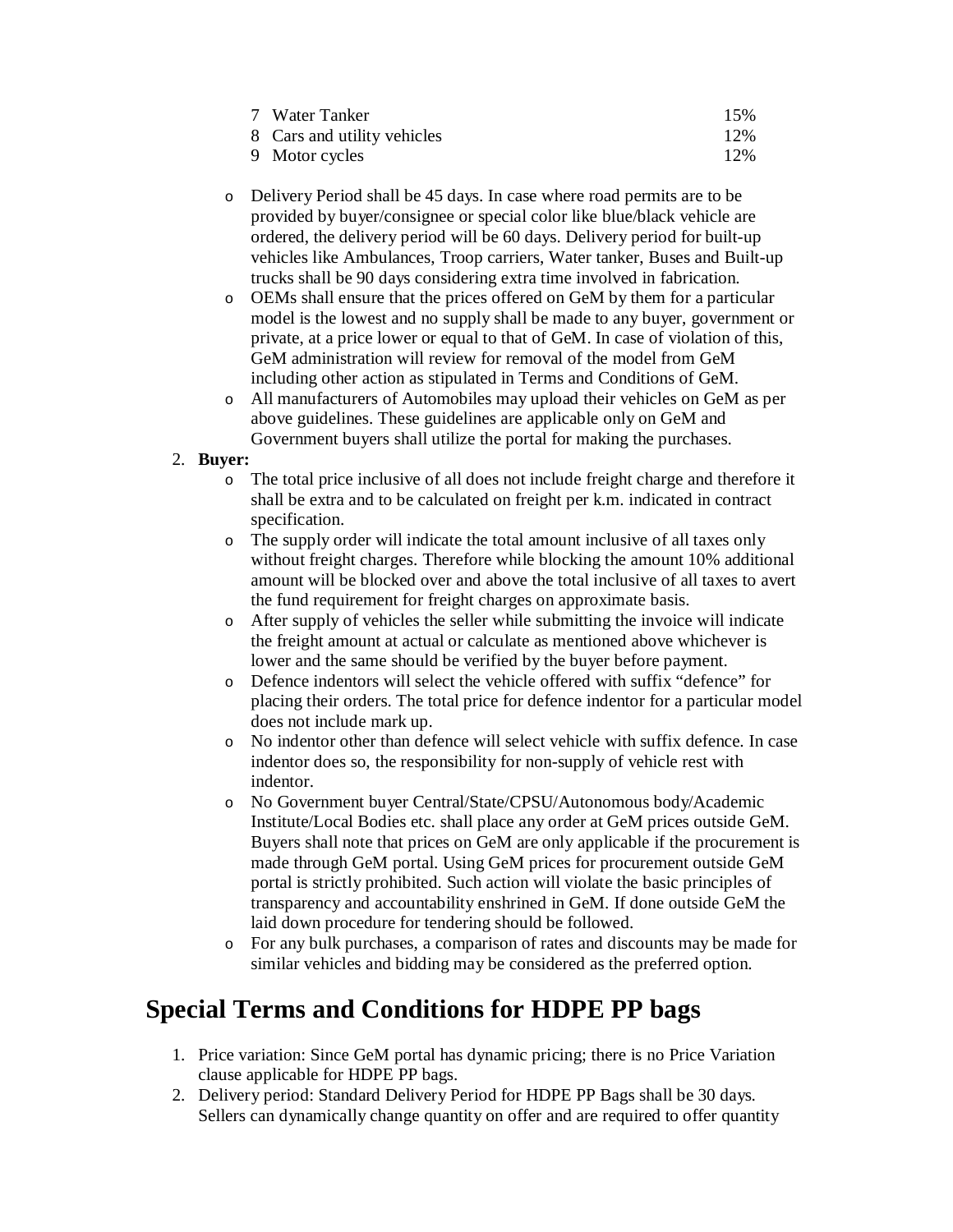that they can delivery at consignee location on free delivery to consignee basis within 30 days.

- 3. ISI Marking: Only ISI marked HDPE PP bags of sizes as per BIS only can be offered on GeM. No seller is allowed to offer non-BIS marked bags. Seller has to mandatorily indicate his BIS License number while offering HDPE PP bags on GeM. Noncompliant products shall be removed immediately and such firms will be liable for administrative action.
- 4. Time for consignee end inspection: Normally GeM allows 10 days time for consignee to get stores tested / certified. However in case of HDPE PP bags, 21 days time is allowed for testing / inspection at consignee end.
- 5. Barcoding: Sellers have to mandatorily mark the bales with suitable Bar Code for ensuring traceability. The bar code shall have necessary information including sellers name and address, BIS License No., GeM Contract No. and name and address of buyer and consignee.

## **Annexure- 1**

## **(Referred at Para 4 of General Terms and Conditions of Sale/Purchase of Goods and Services In Government e-Marketplace (GeM))**

#### **Special Terms and Conditions for e-Bidding under GeM**

- 1. The following terms and conditions shall be applicable for the buyers and sellers in respect of the e-Bidding to be conducted by the buyers on GeM platform, in addition to laid down General Terms and Conditions for Sale/Purchase in GeM (Government e-Marketplace) already agreed by the Buyer and the Seller. In case of any discrepancy/conflict in the aforesaid terms and conditions, special terms and conditions for bidding shall have precedence over the terms/conditions given in any other document.
- 2. The e-Bidding module of GeM is a tool provided to the Buyer(s) for organizing bidding from GeM Sellers of the particular product category for a pre-defined requirement i.e. quantity, technical parameters for Goods/ Services of the particular product category required for one or morePurchaser/Indentor/consignees. Prior to organizing e-Bidding, the Buyer shall judiciously search and shortlist lowest priced item among the items offered on GeM using filters such as quantity, technical parameters, warranty period, consignee location(s) etc. as per the requirement. In case the search made using actual quantity required, fails to identify sufficient offers, the Buyer may use an indicative quantity for initial search and shortlisting of offer which may be amended to match the actual requirement at the time of organizing e-Bidding.
- 3. The technical parameters and warranty of the lowest priced item identified by the Buyer shall be base parameters (technical parameters and warranty) of the item for conducting e-Bidding for the required Goods/Services. Nevertheless, the Buyer organizing a particular e-Bidding shall also have option to revise these base parameters and/or to stipulate additional parameters along with the base parameters as per the requirement.
- 4. The e-Bidding will be designed and conducted by the Buyer(s) for which they will stipulate requirements such as Quantity, Delivery period, Performance Bank Guarantee ,Time/date for start and end of bid submission and also for opening of bids and bid validity period, consignee details, terms of delivery etc. The payment terms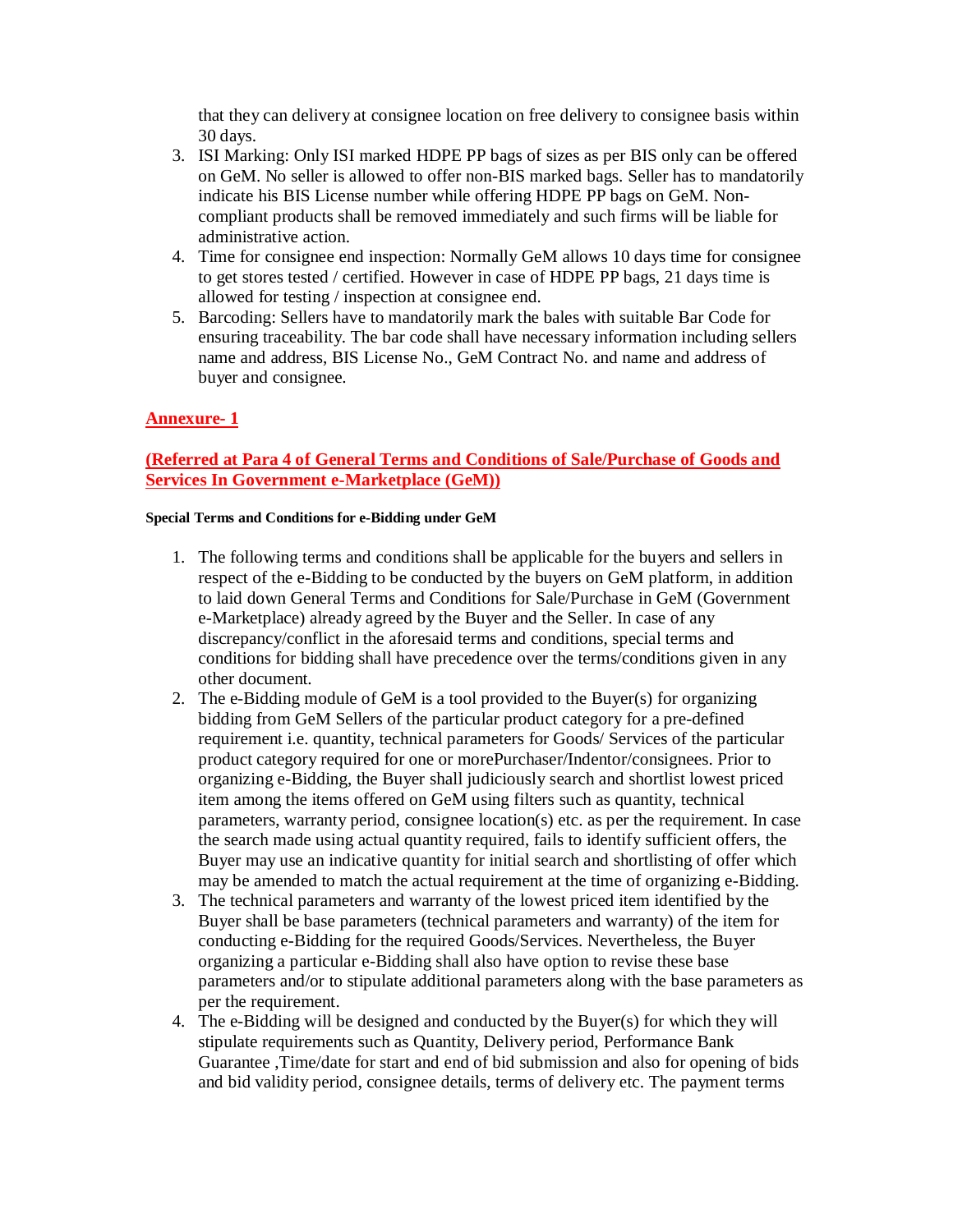will be as per the General Terms and Conditions for sale/purchase of the particular product category of GeM

5. Performance Bank Guarantee is to be obtained from the successful bidder awarded the contract. Performance Bank Guarantee should be for an amount of 2% of the value of contract and should remain valid for a period of sixty days beyond the expiry of Guarantee/Warranty period. PBG@2% of the contract value will be submitted by the seller to the buyer, after award of contract valuing above Rs 25,00,000/-(Rs Twenty five lakh).

There shall be no Performance security / PBG requirement for contracts placed against the seller 'Energy Efficiency Services Limited (EESL)' under Direct Purchase/e-bidding/Reverse Auction option on GeM, since such contracts shall be governed by MoU/ Agreement signed between EESL and DGS&D.

After the award of contract the earnest money of unsuccessful bidders shall be returned at the earliest after the expiry of the final bid validity and latest on or before the 30th day after the award of contract. Earnest money of successful bidder shall be returned on receipt of performance security

- 6. The e-Bidding invitation notice shall be published on GEM, stipulating the last date for bid submission/opening of bids giving at least clear 7 days time after the publication. Any change in this regard will be intimated to eligible bidders through email/GeM. The e-Bidding invitation shall be extended to all the Sellers on GeM who get registered as Seller and/or offer Goods/services for the particular product category on GeM, 48 hours prior to closing time of e-Bidding. The decision of the Buyer/GeM regarding technical/commercial acceptability of the individual Seller to be invitedfor e-Bidding shall be final. Upon being invited for e-Bidding, the Seller shall have discretion to participate in the same.
- 7. The Seller participating in the e-bidding shall offer one of their product(s) listed against the specified product category on GeM. The bid submitted under e-Bidding shall remain valid for 15 days from the e-Bidding date (till 24.00 Hrs IST) which can be further extended for 15 days with mutual consent, for acceptance by the Buyer. He will also give conformance for the technical parameters and commercial conditions of the e-bidding. The individual Sellers shall ensure that the products offered in e-Bidding and/or ordered shall remain available on GeM during the bid validity period and during the Delivery period stipulated in contract. The individual Seller participating in e-bidding shall offer package price for the total quantity required at one or more consignee location(s). The e-bidding shall be single stage bidding with bid opening to be conducted by the Buyer on GeM on scheduled date and time. The Buyer reserves the right to postpone/cancel the e-bidding and intimation thereof will be sent by e-mail / GeM to the Sellers / bidders. Any amendment / corrigendum to the e-bid invitation issued by the Buyer will be made online and shall be uploaded on the GeM. The participation by the GeM Seller as bidder in e-bidding shall be construed as his compliance for all the technical as well as commercial parameters as outlined in the e-bidding. However, the Buyer shall have right to decide the technical and commercial acceptability of the individual bids based on the merit and accordingly the contract with the lowest acceptable bidder shall be entered by the Buyer. After ebidding, the lowest acceptable bid shall be decided on the basis of lowest total bid price for the total tendered requirement. However, in case, two or more acceptable bidders are found to have quoted identical lowest bid price, Buyer reserves right to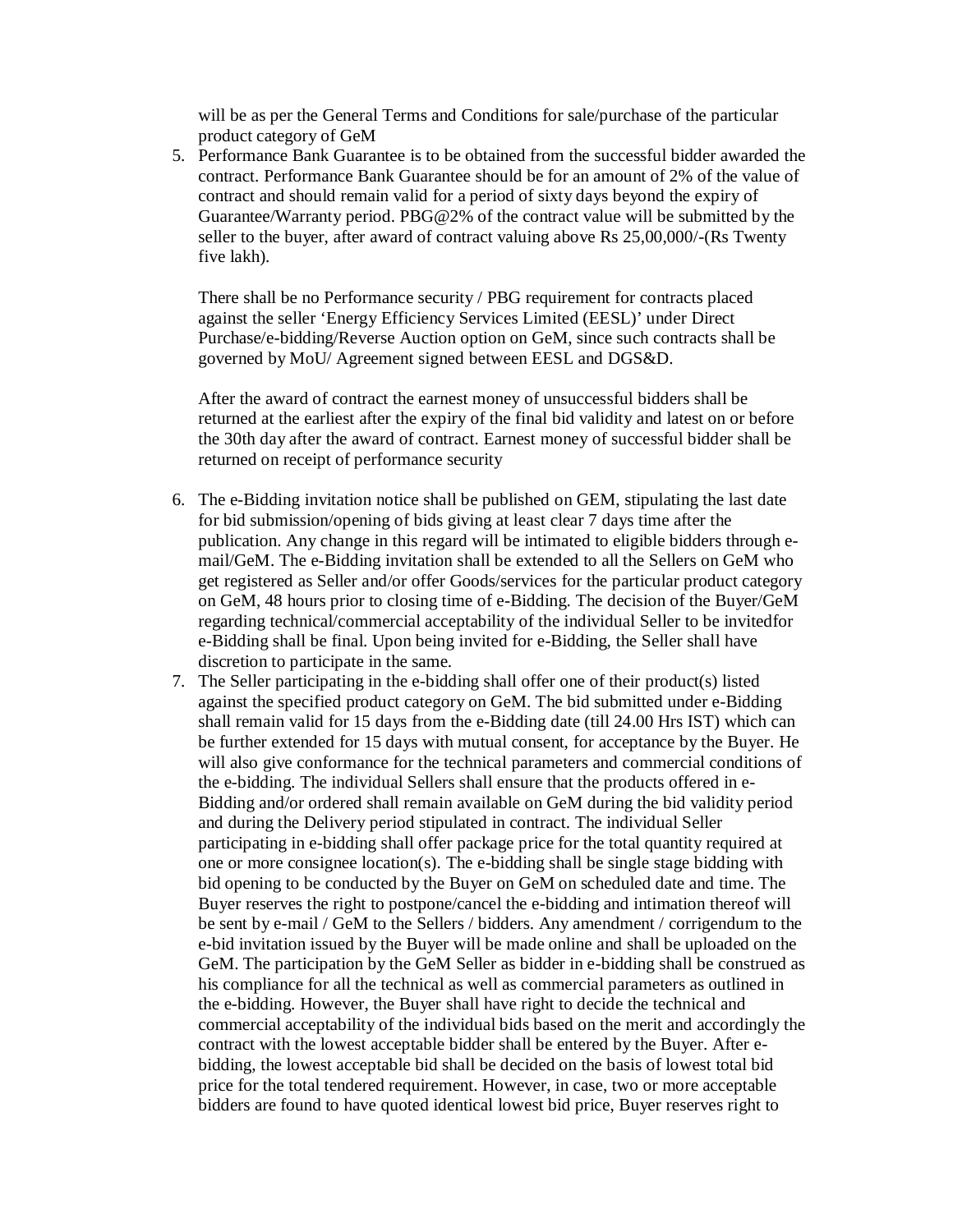conduct Reverse Auction for the required Goods/Services among these lowest acceptable bidders. These RA shall be governed by the terms and conditions stipulated at Annexure-2, except the following: The invitation to such RA shall be limited to the acceptable bidders quoting the lowest bid price in the e-bidding session. The RA shall be conducted by stipulating the time/date for start and end of bid submission and opening of bids giving at least clear 3 days time after the invitation

- 8. The Buyer reserves the right to accept/reject any bid including the lowest bid received through e-bid and/or annul the e-bidding process, without assigning any reasons.
- 9. The participating bidders in the e-Bidding shall be required to submit bid(s) in adherence of the Information Technology Act, 2000 read along with amendment thereof, duly digitally signed issued to their respective authorize representative who participate in e-Bidding on their behalf or e-sign the document.
- 10. The participating bidders shall not disclose details of their bids or other details of their e-bids to other bidders or indulge in any anti-competitive behaviour including price manipulation in violation of Competition Act, 2002.
- 11. The Buyer/GeM will not be held responsible for consequential damages such as no internet connection, no power supply, system problems, loss of electronic information, power interruption etc.
- 12. Against any bidding or RA conducted on GeM, if a bidder quotes Nil Charges/consideration, the bid shall be treated as unresponsive and will not be considered.
- 13. There is no need for submission of EMD/Bid security for participation in bidding/reverse auction on GeM. However, DGS&D / GeM Admin reserve the right to debar a seller from GeM portal if the seller / service provider / bidder:
	- o Withdraws or modify or impairs or derogates from the bid in any respect within the period of validity of its bid; or
	- o If it comes to notice that the information / documents furnished in its tender is false, misleading or forged; or
	- o Fails to furnish requisite performance security / PBG within stipulated time required as per e-bid / RA conditions.

Such debarment shall be for minimum 3 months initially on first such offence and on repeat offence, the debarment period can be increased suitably by DGS&D / GeM Admin. By submitting a bid on GeM, the Bidder explicitly undertakes to abide by the above clause.

## **Annexure- 2**

## **(Referred at Para 4 of General Terms and Conditions of Sale/Purchase of Goods and Services In Government e-Marketplace (GeM))**

#### **Special Terms and Conditions for Reverse Auction on GeM**

1. The following terms and conditions shall be applicable for the buyers and sellers to the Reverse Auction (hereinafter to be refereed as "RA") conducted by the Buyers on GeM platform, in addition to laid down General Terms and Conditions for Sale/Purchase in GeM (Government e-Marketplace) already agreed by the Buyer and the Seller. In case of any discrepancy/conflict in aforesaid terms and conditions, special terms and conditions for reverse auction shall have precedence over the terms/conditions given in any other document.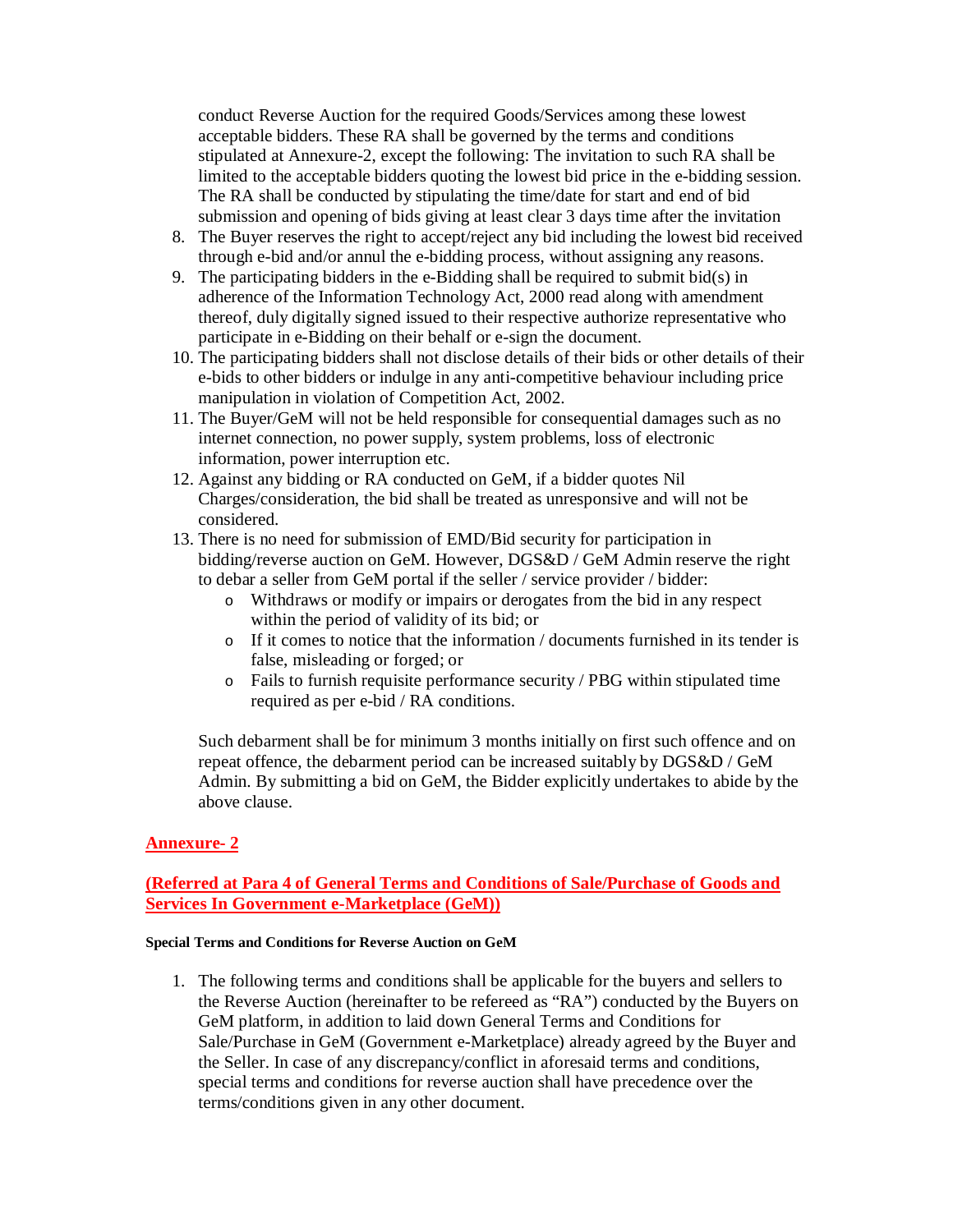- 2. The RA module of GeM is a tool provided to the Buyer(s) for organizing bidding from GeM Sellers of the particular product category for a pre-defined requirement i.e. quantity, technical parameters for Goods/ Services of the particular product category required for one or more Purchase/Indentor/consignee(s). Prior to organizing RA, the Buyer shall judiciously search and shortlist lowest priced item among the items offered on GeM using filters such as quantity, technical parameters, warranty period, consignee location(s) etc as per the requirement. In case the search made using actual quantity required fails to identify sufficient offers, the Buyer may use an indicative quantity for initial search and short listing of offer which may be amended to match the actual requirement at the time of organizing e-Bidding.
- 3. The technical parameters and warranty of the lowest priced item identified by the Buyer shall be base parameters (technical parameters and warranty) of the item for conducting RA for the required Goods/Services. Nevertheless, the Buyer organizing a particular RA shall also have option to revise these base parameters and/or stipulate additional parameters along with the base parameters as per the requirement.
- 4. The price of the aforesaid lowest priced item shall be reference price for the RA. Unless, there is revision made in base parameters or some additional parameter(s) along with identified base parameters are stipulated by the Buyer, the Seller(s) participating in the RA shall not be allowed to quote price higher than the reference price.
- 5. RA will be designed and conducted by the Buyer(s) for which they will stipulate requirements such as Quantity, Delivery period, Performance Bank Guarantee, Time/date and duration of RA (giving at least 7 days from the date of publication of RA notice on GeM site), Step value for decrement during RA period and validity period for the bids given on RA. The RA will be conducted at GeM on scheduled date and time by the Buyer.

There shall be no Performance security / PBG requirement for contracts placed against the seller 'Energy Efficiency Services Limited (EESL)' under Direct Purchase/e-bidding/Reverse Auction option on GeM, since such contracts shall be governed by MoU/ Agreement signed between EESL and DGS&D.

- 6. Performance Bank Guarantee is to be obtained from the successful bidder awarded the contract. Performance Bank Guarantee should be for an amount of 2% of the value of contract and should remain valid for a period of sixty days beyond the expiry of Guarantee/Warranty period. PBG@2% of the contract value will be submitted by the seller to the buyer, after award of contract valuing above Rs 25,00,000/-(Rs Twenty five lakh). After the award of contract the earnest money of unsuccessful bidders shall be returned at the earliest after the expiry of the final bid validity and latest on or before the 30th day after the award of contract. Earnest money of successful bidder shall be returned on receipt of performance security
- 7. The RA invitation notice shall be published on GEM, stipulating the time/date for start and end of bid submission and opening of bids giving at least clear 7 days time for after the publication. Any change in this regard will be intimated to eligible bidders through e-mail/GeM. The RA invitation shall be extended to all the Sellers on GeM who get registered as Seller and/or offer Goods/services for the particular product category on GeM, 48 hours prior to end time of RA.
- 8. The decision of the Buyer/GeM regarding technical/commercial acceptability of the individual Seller to be invited for RA shall be final. Upon being invited for RA, the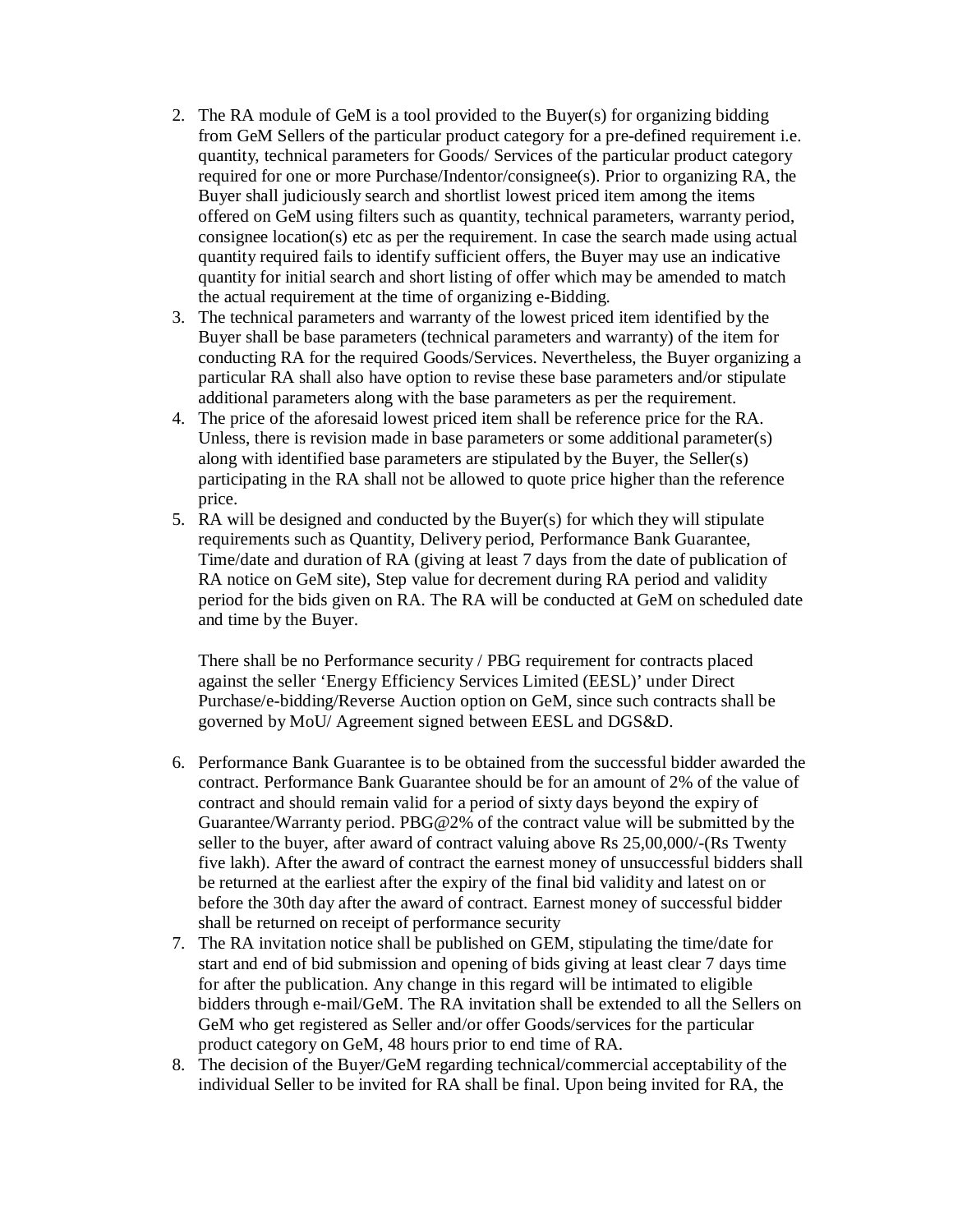Seller shall have discretion to participate in the same. The identity of Seller(s) participating in RA shall be masked with dummy identity during the RA session.

- 9. The Seller participating in the RA shall offer one of their product(s) listed against the specified product category on GeM. The bid submitted under RA shall remain valid for 15 days from the e-Bidding date (till 24.00 Hrs IST) which can be further extended for 15 days with mutual consent, for acceptance by the Buyer. The individual Sellers shall ensure that the products offered in RA remain available on GeM during the bid validity period and/or ordered shall remain available on GeM during the bid validity period and during the Delivery period stipulated in contract. The individual Seller bidding in RA shall quote one package price for the total quantity required at one or more consignee location(s) for the stipulated terms of delivery as free delivery to consignee's site. This package price shall be quoted on all inclusive basis i.e. inclusive of all taxes and duties such as excise duty, custom duty, sales tax/VAT, service tax, local taxes, Octroi/entry tax including loading/unloading etc.
- 10. The Seller bidding in RA shall give compliance for technical and commercial parameters as stipulated in the RA. All the bids received in RA from the Sellers shall be deemed to have been made by the eligible bidder as per ibid terms and conditions stipulated for RA and any Seller shall not be permitted to withdraw/cancel their bid submitted in RA and they shall have to honour the commitments arising out of such bids. Failure to honour such commitments shall be liable for deregistration from GeM and or any other administrative action like debarring from future reverse auctions on GeM for a period three (3) years. However, the Bidder participating in RA shall be permitted to revise their quoted package price, by making decrement(s) in the price within the stipulated time prescribed for under the RA.
- 11. **Minimum Bid Decrement:** The minimum Bid decrement shall be available to the Bidders at the start of the auction. The bidder can bid lower than the Lowest Bid in the auction by a decrement, in multiple of the minimum Bid decrement or at least of minimum bid decrement plus multiples of Bid Decrement. The start price/reference price of the total quantity of an item included in RA package in online reverse auction is open to all the participating bidders. Any bidder can start bidding, in the online reverse auction, from the start price itself. If the start price is the bidder's own price, he would still need to bid in the online reverse auction. Also, the first online bid that comes in the system during the online reverse auction can be equal to the auction's start price, or lesser than the auction's start price by one decrement, or lesser than the auction's start price by multiples of decrement. The second online bid and onwards will have to be lesser than the L1 rate by one decrement value, or lesser than the L1 rate by multiples of the decrement value.
- 12. Whenever a lower price bid is received in the closing moment i.e. within 15 minutes of existing end time of Reverse Auction, the end time of reverse auction shall be extended automatically by another 15 minutes. All participant sellers of that RA shall be notified by the GeM system about extension of time through email and/or SMS and they shall be allowed to submit revised bid under the RA. The same process shall be repeated if there is another lower bid received in the RA during last 15 minutes of RA.
- 13. Visibility To Bidder during RA: The Bidder shall be able to view the following on his screen along with the necessary fields during RA:
	- 1. Leading Bid value in the Auction
	- 2. Bid Placed by him
	- 3. Start Price & Bid Decrement Value